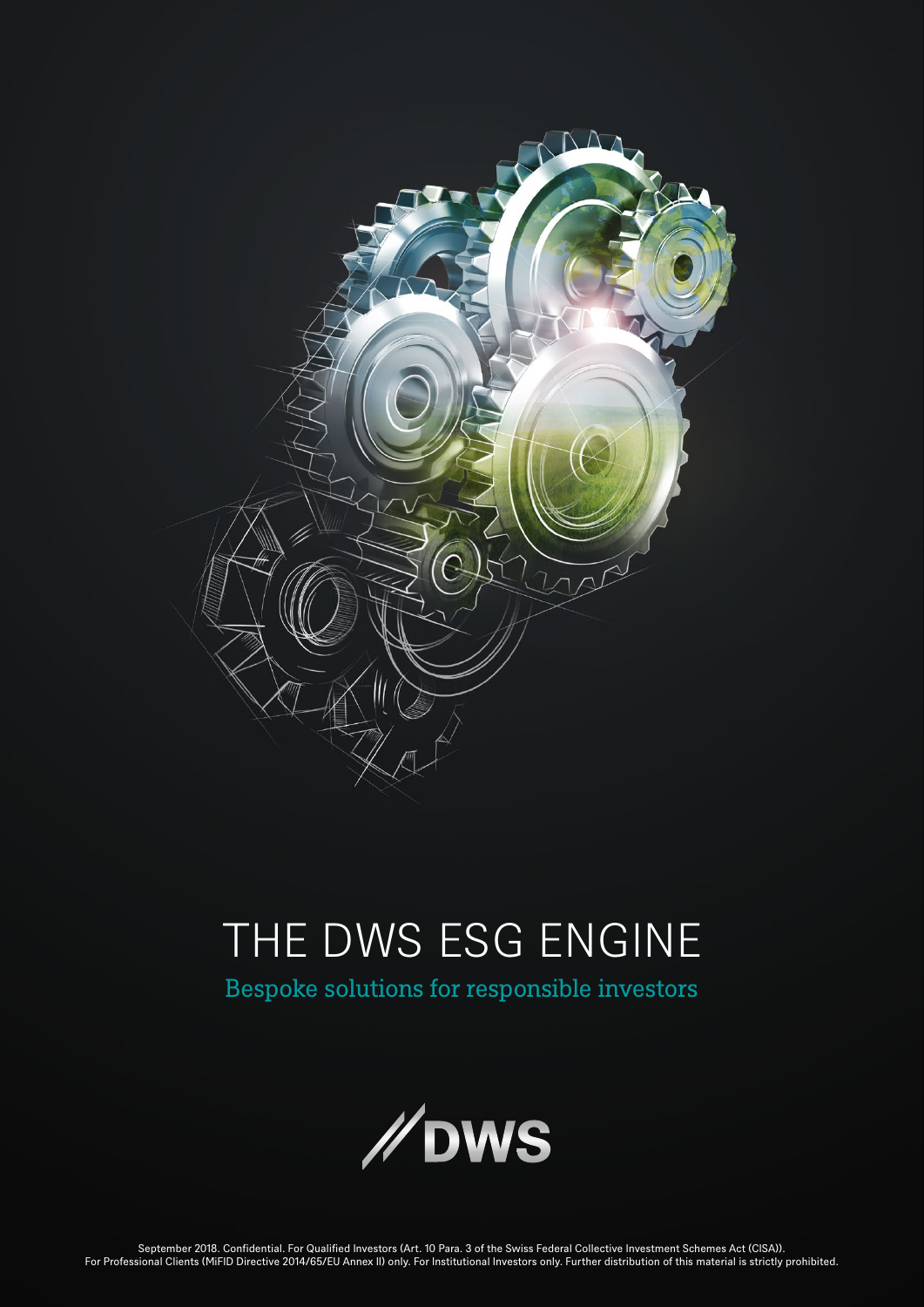Introducing the DWS ESG Engine:

A POWERFELD TO A PROTECTIVE for a final straight and the construction of the construction of the construction of the construction of the c<br>In the construction of the construction of the construction of the construction of the construction of the con investing the community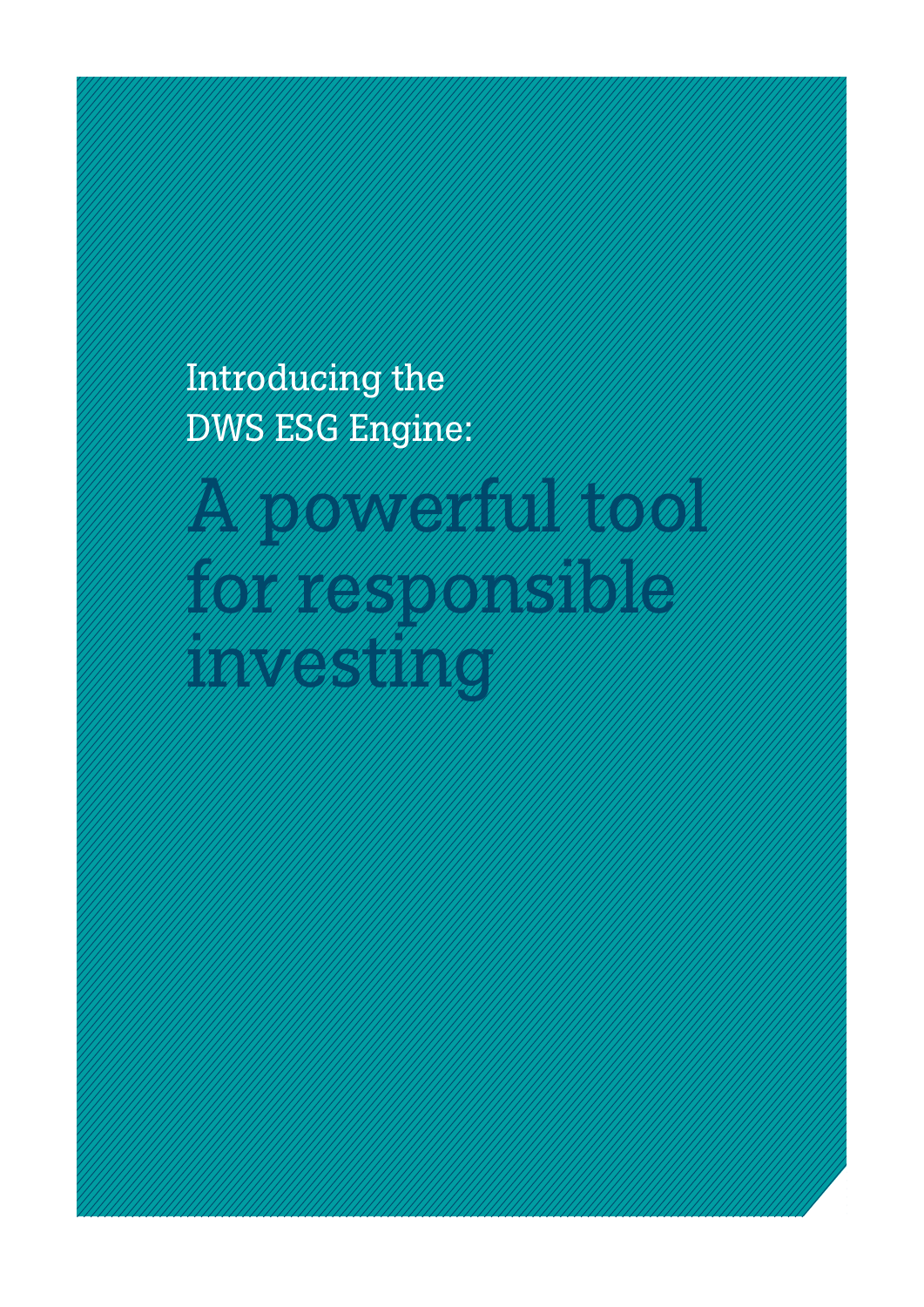Investment is increasingly a matter of principle as well as profit. The recognition that humanity's long-term survival depends on a collective determination to work for the greater good is reshaping both the corporate sphere and the thinking of those who invest in it.

Reflecting a growing desire for success and sustainability to go hand-in-hand, we created the DWS ESG Engine.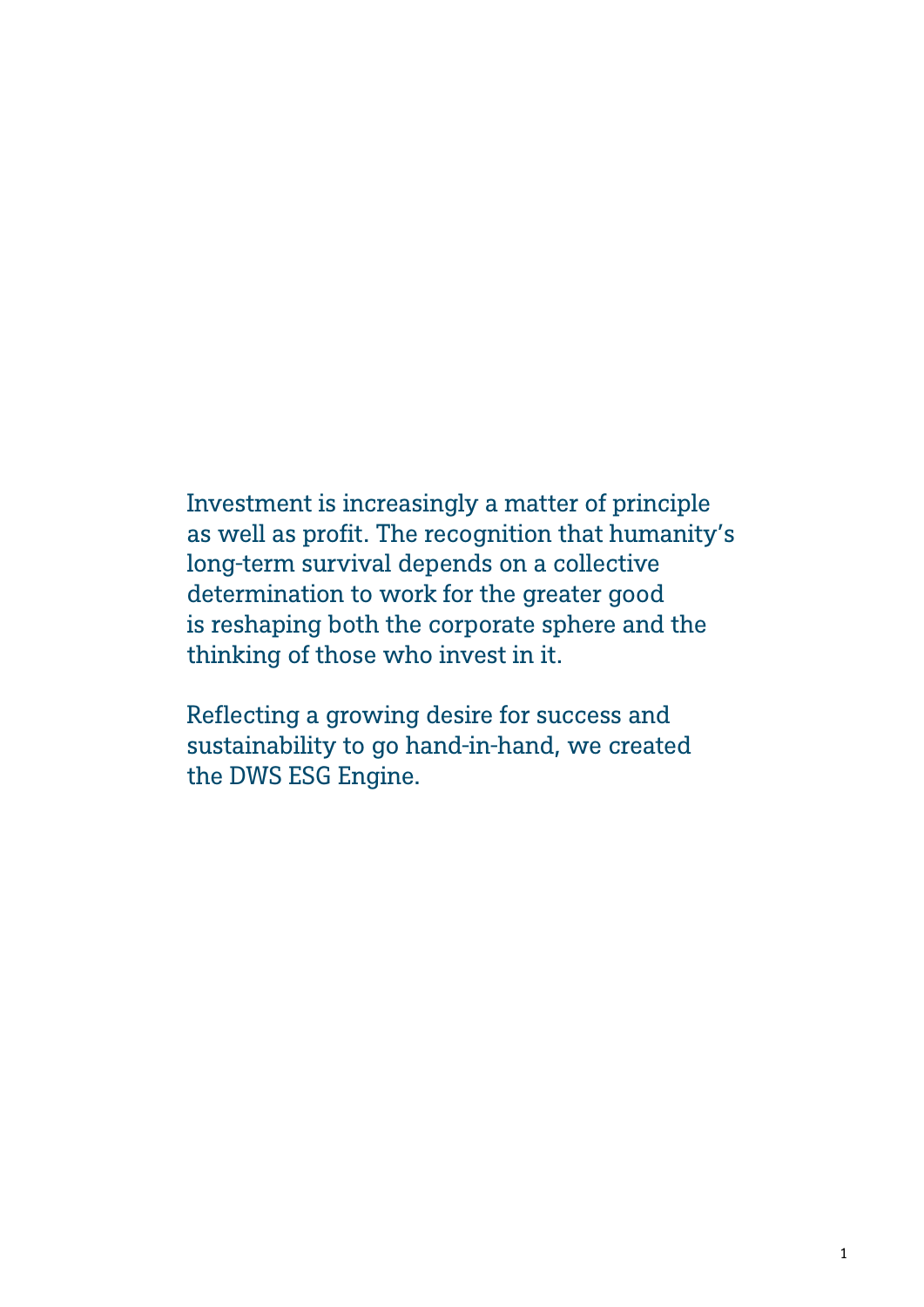

## The value of a 360° view

Many terms are used to describe responsible investment. They include "sustainable investing", "socially responsible investing" and "ethical investing". We use "ESG" – derived from "environmental", "social" and "governance" – and apply it across all of these terms.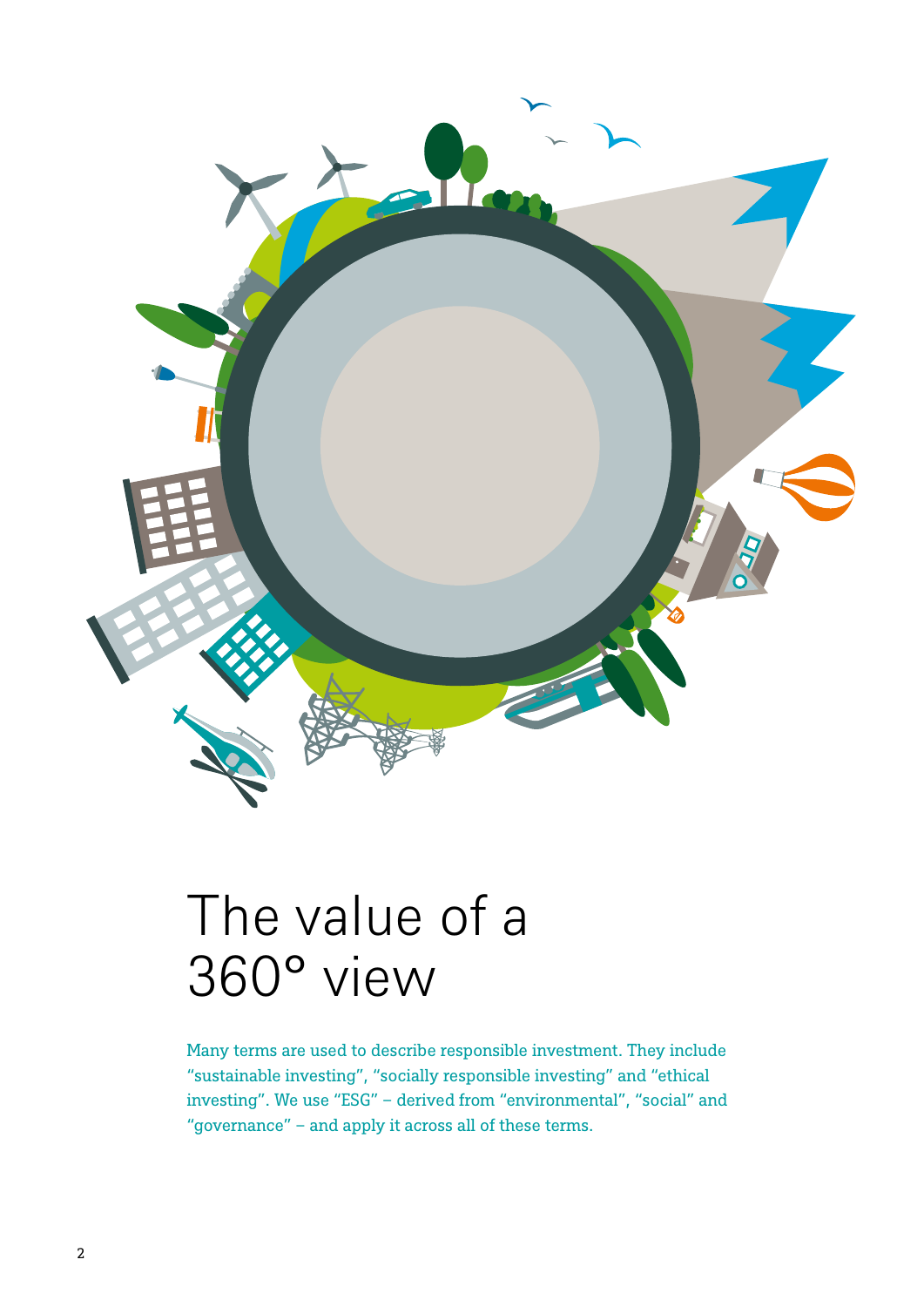As a general rule, two basic motivations compel investors to consider ESG issues in determining the sectors, companies and projects in which they choose to invest. The first revolves around strictly ethical concerns. The second revolves around risk management. Our ESG Engine accommodates both.

An approach that takes into account multiple facets and multiple factors is essential to satisfying investors' individual requirements. It is also crucial to a strategy that seeks to make the most of investment opportunities. In developing the ESG Engine, we underpinned this philosophy by partnering with a range of leading external data providers offering a unique wealth of highly specialised experience.

## Seeking maximum benefit from data

The providers whose data currently informs the ESG Engine's outputs include MSCI, Sustainalytics, ISS-oekom, ISS-Ethix, RepRisk, Trucost and SigWatch. The first three offer wide coverage of all ESG facets; the remainder specialise in more specific areas. In the interests of additional robustness, the key performance indicators with which they supply us are crosschecked against our own screening procedures and those of global pension funds and other financial institutions. In addition, data from non-governmental organisations (NGOs) can be taken into account when using the ESG Engine to assess potential investments in the non-corporate sphere.

The ability to process, integrate, combine and analyse multiple data sources is one of the ESG Engine's key strengths and differentiators. It allows us to derive maximum benefit from data covering more than 10,000 issuers. It gives us a highly exacting means of sifting the good from the bad. It provides a genuinely all-round view, greatly enhances dependability and substantially improves the likelihood of arriving at a bespoke solution tailored to an investor's unique needs.

This is because a variety of inputs paints a much richer and more reliable picture. It requires investment decisions to survive some form of rational discourse from the start and ensures that they are based on a 360° outlook. We can be confident that a would-be ESG investment deserves serious consideration if different providers with different data and different methodologies reach similar conclusions.

## From exclusion to inclusion

The ESG Engine allows automated and bespoke screening for issues that clients might consider controversial or which bear ESG-related risks and/or opportunities. Screening can cover concerns such as sector involvement and norms compliance. Selections can also be informed by the analysis of ESG best-in-class ratings, climate impact issues and other factors. These techniques can be applied to corporates and sovereigns.

This process underlines our belief that the selection of ESG investments is best achieved by scrutinising positives as well as negatives. In other words, we aim to move from exclusion – based on involvement in controversial sectors, unacceptable business conduct and so on – to inclusion. We look for positives such as alignment with the UN's Sustainable Development Goals, green bonds, carbon footprint reduction and "impact investments" – investments that produce a measurable social or environmental impact alongside a financial return.

» ESG data is the cornerstone of our ESG analysis. Our research analysts incorporate material information from the ESG Engine in their assessment to evaluate the economic impact on their sector and companies. «

## Petra Pflaum

CIO for Responsible Investments

We feel this truly holistic view allows us to make fully formed decisions and reflects the preferences of a growing number of responsible investors. With this in mind, we ensure that the data and ratings from the ESG Engine are available to all of DWS's investment professionals – that is, portfolio managers and research analysts – within traditional asset management (Active and Passive).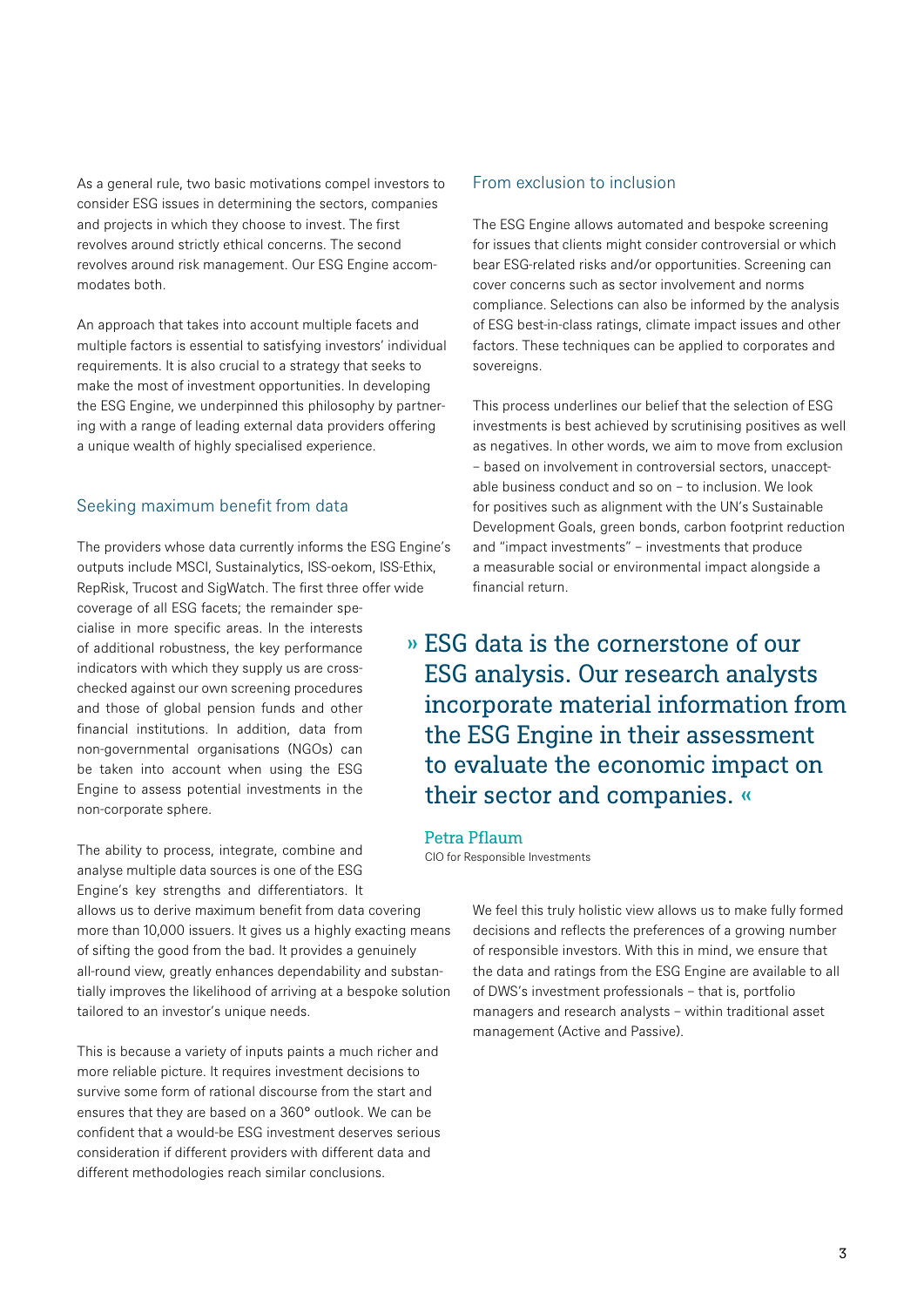

# Screening: the route to responsibility

Responsible investing demands rigour. Genuinely bespoke, cuttingedge solutions are likely to emerge only as a result of an exhaustive and sophisticated process. The ESG Engine uses a multi-tiered screening approach to identify ESG investments that can satisfy any client's specific preferences and requirements.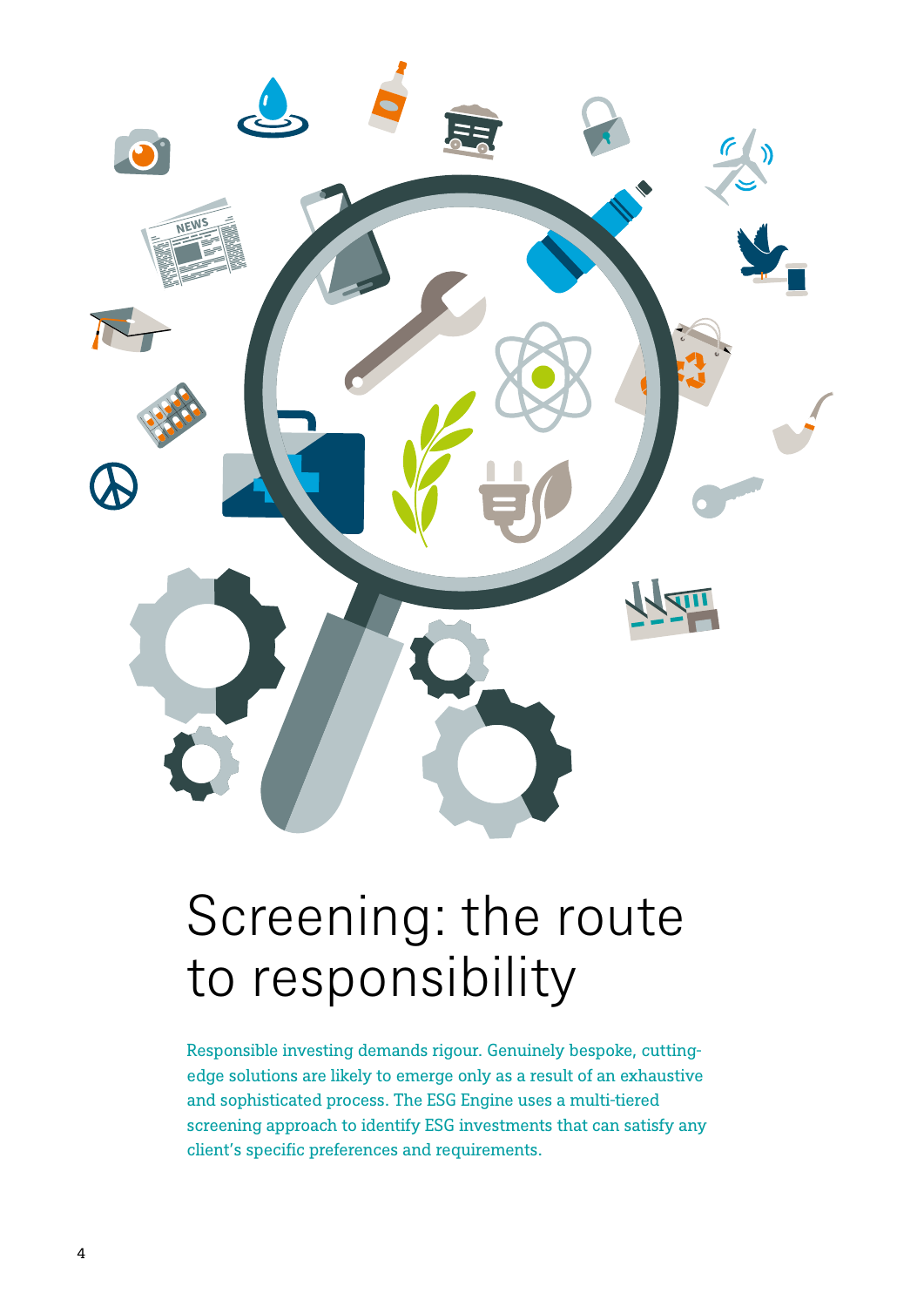## Corporate negative/exclusionary screening

As it is usually easier to agree on what might constitute a problem versus what constitutes excellence, negative/ exclusionary screening is a popular strategy for responsible investing. By identifying and excluding companies excessively associated with sectors that do not meet a particular investor's criteria, this method serves as a useful first step within the ESG Engine.

Broadly speaking, exclusions are made in line with the two motivations outlined earlier. In the case of the first, which revolves around strictly ethical concerns, an investor might deem a sector controversial – for example, because his or her faith does not permit involvement with the manufacture of weapons. In the case of the second, which revolves around risk management, an investor might believe a sector carries an unattractive degree of ESG risk – for example, because he or she fears a fossil-fuel provider may be left with stranded assets.

There are numerous sectors that are notably likely to fall into one of the above categories. Gambling, tobacco, alcohol, pornography, coal and armaments – especially with regard to the manufacture of anti-personnel mines, cluster munitions and nuclear weapons – are among the most obvious. A vital question is the extent to which an individual company might profit from these, and it is on this basis that the ESG Engine usually determines exclusions.

In most instances sector involvement is denoted by a rating, ranging from A to F, based on revenue share. A company obviously deriving zero revenue from a controversial or risky sector would earn a rating of A. Ratings of E and F, reflecting revenue shares of 10% – 25% and > 25% respectively, are liable to result in exclusions; a rating of D, representing a revenue share of 5%– 10%, might also fail to pass muster. On the whole, ratings of A and B might be classified as "clear"; ratings of C and D might be classified as "caution"; and ratings of E and F might be classified as "red-flag".

An exception to this approach is made in relation to controversial weapons. Here ratings are ascribed wholly on the basis of sector involvement rather than revenue share. A company that owns or is owned by a firm involved in the manufacture of such weapons would receive a rating of D; a company that supplies components for such weapons would receive a rating of E; and a company that produces such weapons itself would receive a rating of F.

Although it is more widely used than any other strategy for responsible investing, it is right to say that negative/ exclusionary screening may prove insufficiently rigorous in some circumstances if employed in isolation. This is why, as mentioned earlier, we regard it only as a first step.



## The facets of E, S and G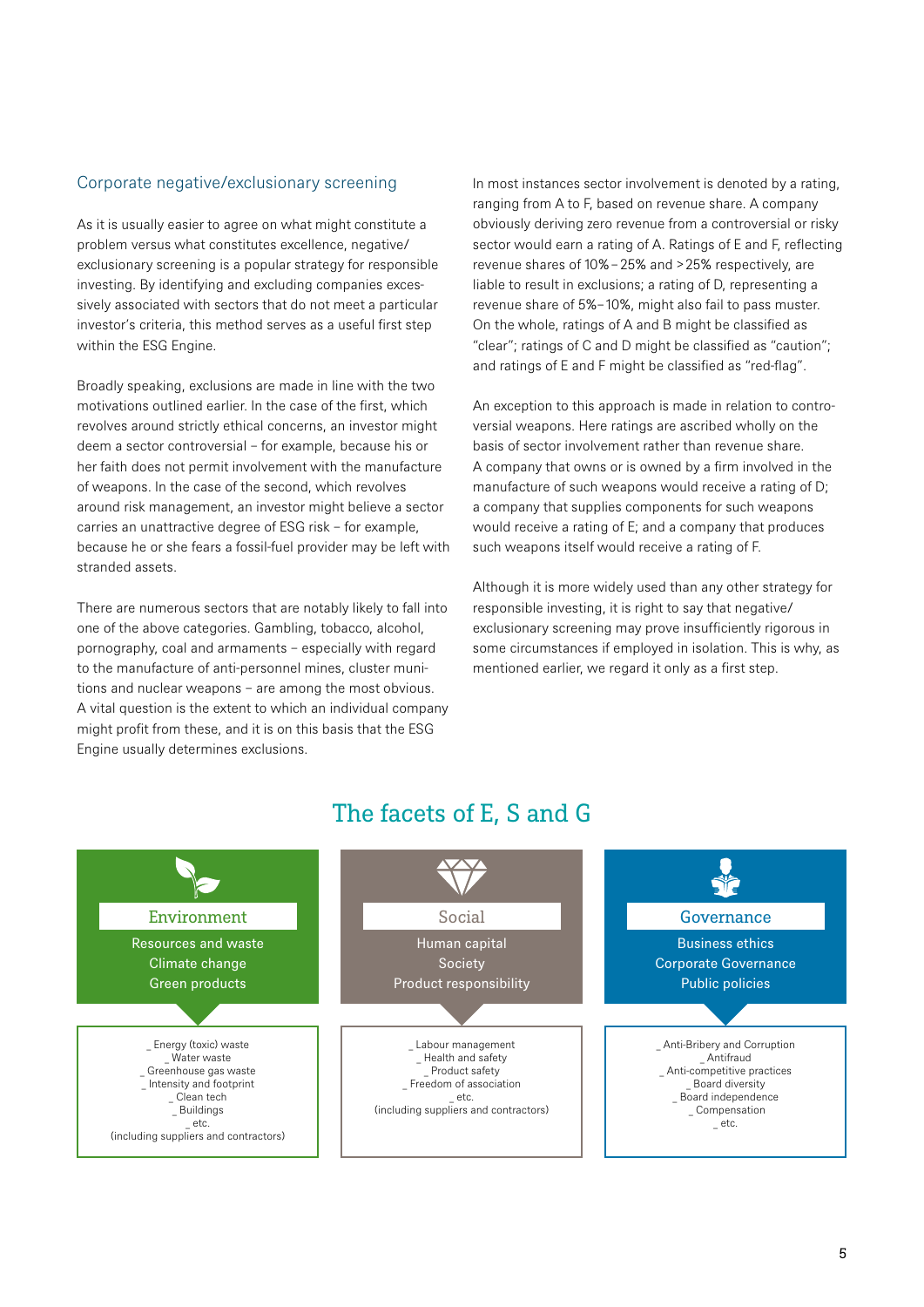## How we build ESG solutions with our DWS ESG engine



<sup>&</sup>lt;sup>1</sup>The DWS ESG sovereign rating is derived from data that includes the Freedom House 2018 freedom scores, available at freedomhouse.org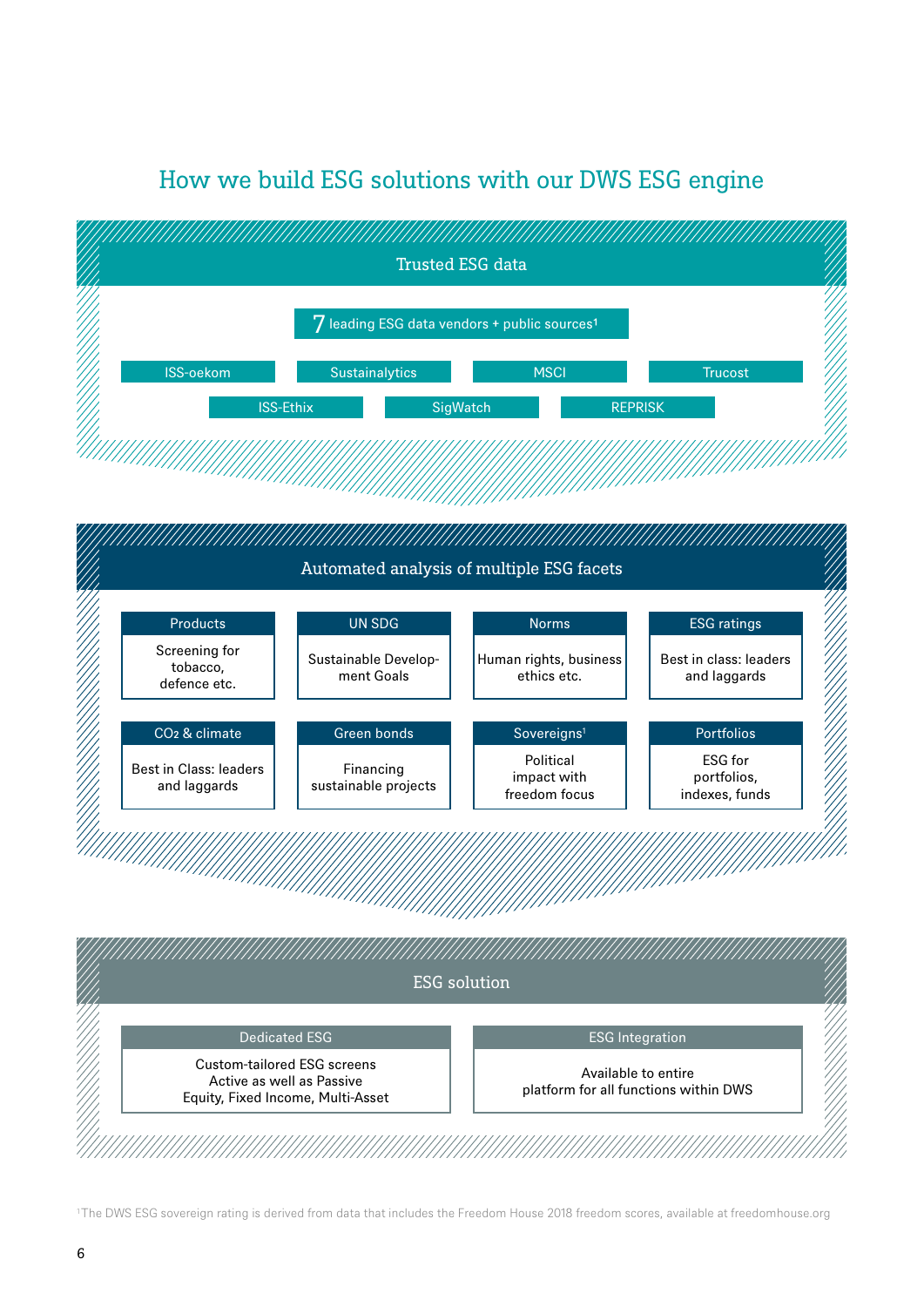## Corporate norms-based screening

Assessing sector involvement is comparatively straightforward. Investigating potentially questionable business conduct – sometimes known simply as "controversies" – by using norms-based screening can be rather more challenging.

One reason why this is so is the disparity in the number of issues identified by different providers of ESG data. Several of the specialists whose inputs are used by the ESG Engine carry out norm compliance checks, but it is by no means inevitable that they will come to identical conclusions. This once again underlines the benefits of a multi-provider model: rather than relying on a single signal, we are able to seek confirmation and even reconfirmation of failures to meet international norms.

These norms are in the main guided by principles detailed in the United Nations Global Compact, an initiative that encourages businesses worldwide to adopt sustainable and socially responsible practices and to report on their implementation. Other important norms have been established by the likes of the International Labour Organisation, a UN special agency that promotes social justice and labour rights.

Drawing on the above, norm compliance checks focus on concerns such as human rights abuses, child/forced labour, health and safety, environmental impact and issues around business ethics. The latter might include bribery, market manipulation, fraud and corruption.

The ESG Engine accounts for any violation reported by at least two different data providers. As with the sector tests discussed earlier, a grade from A to F is awarded to each would-be investment and carries the same implications.

This manner of screening is also in keeping with the two motivations described previously. In the case of the first, revolving around strictly ethical concerns, an investor might deem a stock controversial – for example, because he or she does not wish to profit from a company that exploits its workers. In the case of the second, revolving around risk management, an investor might be wary of some kind of ESG risk – for example, because the threat of market manipulation could negatively affect a company through penalties and/or legal fees.

## Corporate positive/best-in-class screening

There is no doubt that sector and norms tests are extremely useful. They represent important steps in the process of selecting ESG investments. Yet it might be argued that they are purely "single issue" in nature, that they are intended to produce only a negative outcome – that is, an exclusion – and that other considerations should be taken into account if a genuinely holistic view is to be developed.

## Negative/exclusionary screening serves as a useful first step within the ESG Engine.

We believe such arguments are justified. Remember that the process of responsible investing should be as multi-faceted as possible – and that means it should involve a search for positives as well as negatives. This is why the ESG Engine also uses a best-in-class approach alongside the strategies already discussed.

Here the first goal is to assess companies on a wide array of factors. There may be hundreds of these. Such "indicators", as they are also known in this context, are broadly grouped into environmental, social and governance considerations and cover everything from waste policies to human capital, from board diversity to freedom of association, from cleantech commitment to carbon footprint.

Again drawing on the expertise of multiple ESG data providers and the 360° perspective that such an array of inputs is able to deliver, the ESG Engine produces aggregate rankings and derives from these our proprietary SynRatings.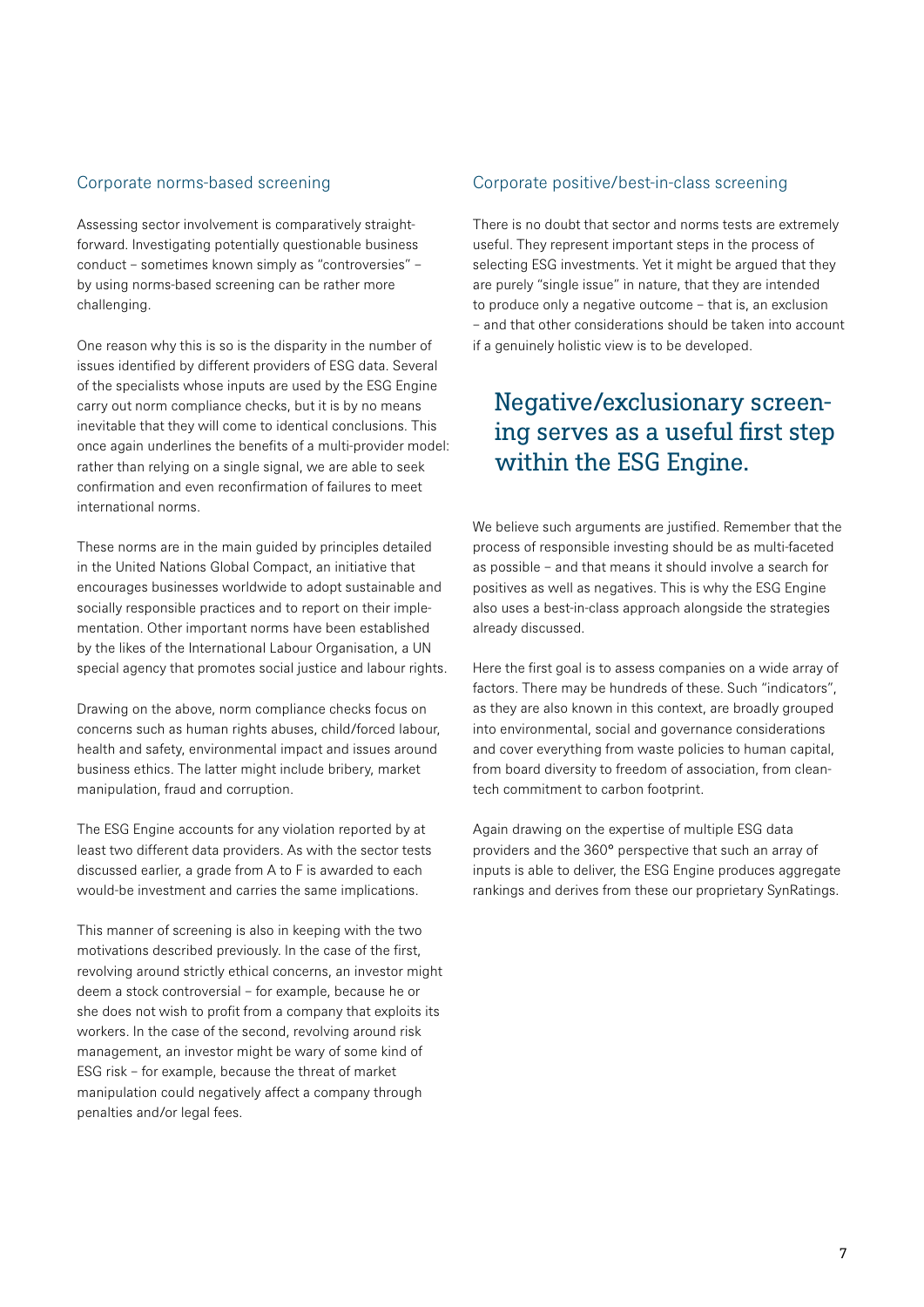The principal objective of SynRatings – whose name comes from the Old Greek word  $\sigma$ uv, meaning "together" – is to reveal the true ESG leaders and the true ESG laggards by peer group, as identified by the combined and continuous assessments of a number of leaders in the field of ESG evaluation. This underlines our conviction that choosing ESG investments is more than a single-issue proposition and should focus on positives as well as negatives.

SynRatings are based on SynScores, which range from zero (worst in peer group) to 100 (best in peer group). These scores are used to award grades, again spanning A to F,

with A encompassing the top octile and F the bottom octile. The true ESG leaders have a SynRating of A, while the true ESG laggards have a SynRating of F.

Portfolio construction can thus be shaped in different ways. In line with a "best-in-class" philosophy, an investor might wish to focus exclusively on those investments with SynRatings of A and B; alternatively, an investor might prefer to avoid investments with SynRatings of E and F. Companies that earn one of the bottom two ratings are generally not included under any circumstances.

|   | Involvement in<br>controversial<br>sectors            | Involvement in<br>controversial<br>weapons                          | Norm compliance<br>issues /<br>controversies                | <b>DWS</b><br><b>ESG Ratings</b><br>"SynRatings"      | <b>DWS</b><br><b>SDG Ratings</b>                                         |
|---|-------------------------------------------------------|---------------------------------------------------------------------|-------------------------------------------------------------|-------------------------------------------------------|--------------------------------------------------------------------------|
|   | Revenues from<br>controversial<br>sector <sup>1</sup> | Nuclear weapons,<br>cluster munitions,<br>anti-personal mines, etc. | Reconfirmed<br>UN global<br>compact <sup>5</sup> issues     | Cross-vendor<br>consensus assessment<br>in peer group | Contributing to the<br><b>UN Sustainable</b><br><b>Development Goals</b> |
| Α | non-involvement                                       | Confirmed<br>non-involvement                                        | Confirmed no issues                                         | True leader in FSG<br>(≥ 87.5 SynPoints)              | True SDG leader<br>(2 87.5 SDG Points)                                   |
| B | Minor involvement                                     | Alleged                                                             | Minor severity                                              | <b>FSG</b> leader<br>(75-87.5 SynPoints)              | SDG leader<br>(75-87.5 SDG Points)                                       |
| С | $1\% - 5\%$                                           | Dual purpose                                                        | Moderate severity                                           | ESG upper midfield<br>(50-75 SynPoints)               | SDG upper midfield<br>(50-75 SDG Points)                                 |
| D | $5\% - 10\%$                                          | Owning <sup>2</sup> / Owned <sup>3</sup>                            | Serious severity                                            | <b>ESG lower midfield</b><br>(25-50 SynPoints)        | SDG lower midfield<br>$(25 - 50$ SDG Points)                             |
| E | $10\% - 25\%$                                         | Component <sup>4</sup> producer                                     | High severity                                               | <b>ESG</b> laggard<br>(12.5 - 25 SynPoints)           | Low SDG contribution<br>(12.5 - 25 SDG Points)                           |
| F | >25%                                                  | Weapon producer                                                     | Highest severity /<br>global compact violation <sup>6</sup> | True laggard in ESG<br>$(0 - 12.5$ SynPoints)         | No SDG contribution<br>$(0 - 12.5 SDG Points)$                           |
| M | No involvement reported                               | No involvement reported                                             | No issue reported                                           | No ESG rating coverage                                | No SDG rating coverage                                                   |
| X |                                                       |                                                                     | Not applicable / out of scope                               |                                                       |                                                                          |

## A unified letter-grading/rating scheme

Boxes/Ratings in dark grey are usually avoided in ESG- / SDG-focused investments. Light greyed boxes are taken with scrutiny, and accumulation limits usually apply.

<sup>1</sup> Revenue share thresholds as per standard scheme. Sub-granularity available. Thresholds can be individually set.

<sup>2</sup> Owning more than 20 % equity in a company involved in grades E or F.

<sup>&</sup>lt;sup>3</sup> Being more than 50%-owned by a company involved in grades E or F.

<sup>4</sup> Single purpose key component.

<sup>&</sup>lt;sup>5</sup> Includes ILO controversies. Can be tailored to include corporate governance issues.

<sup>6</sup> An "F" rating F can be considered a reconfirmed violation of the United Nations Global Compact rule framework for corporate behaviour.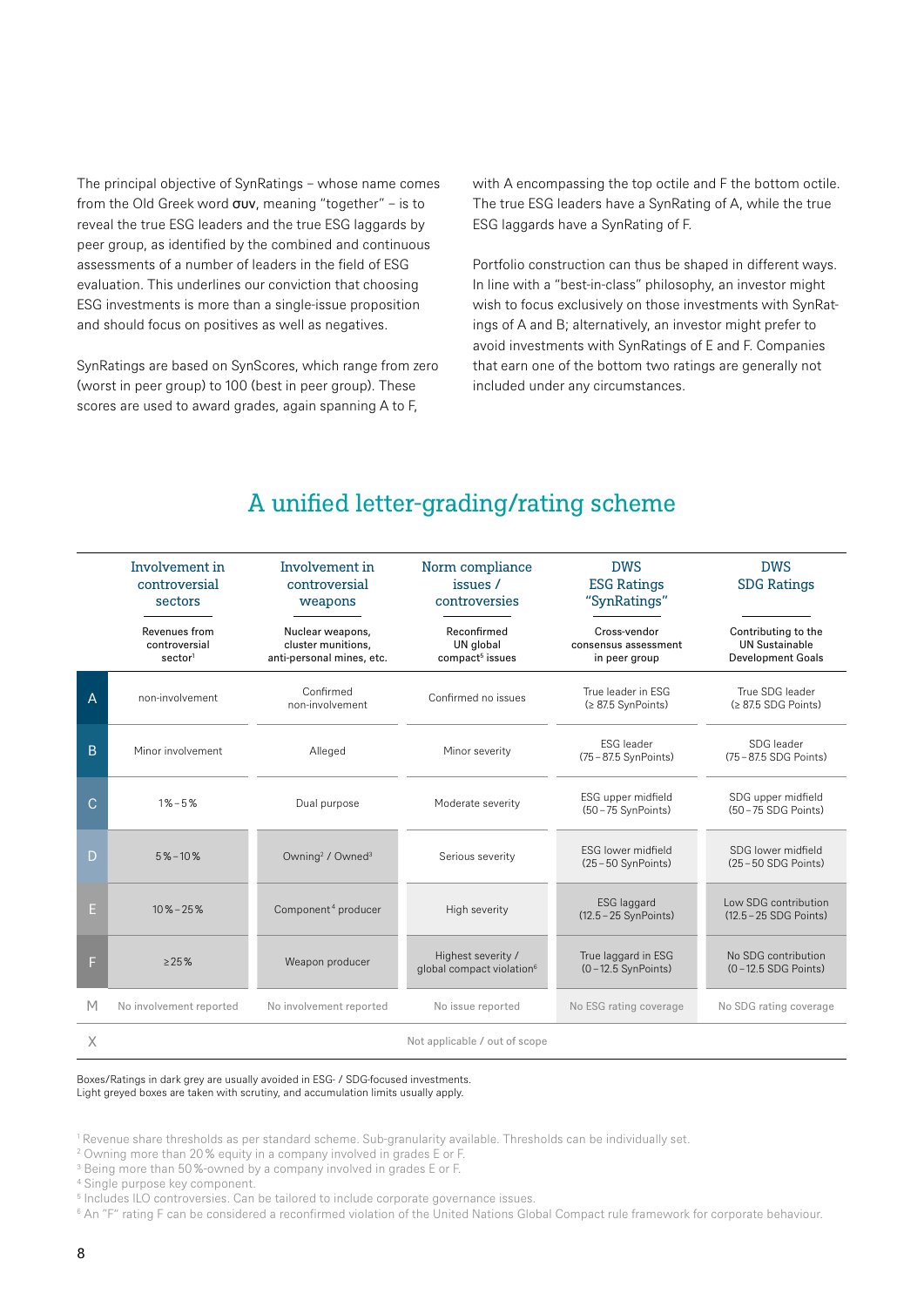# Positive thinking

The move from exclusion to inclusion has been central to our continued development of the ESG Engine's capabilities. Recent enhancements have facilitated the assessment of how companies contribute to the UN's Sustainable Development Goals, the evaluation of green bonds and the identification of opportunities that less sophisticated approaches might easily overlook.

## Sustainable Development Goals

The United Nations' Sustainable Development Goals (SDGs) represent a universal call to end poverty, protect our planet and ensure that peace and prosperity are available to all. They include worldwide objectives such as zero hunger, affordable and clean energy and sustainable cities and communities.

The ESG Engine guides investment choices by seeking to identify private companies that contribute to this genuinely global initiative through their products or services. This represents a powerful illustration of an ESG selection process that looks for positive reasons to include rather than negative reasons to exclude.

## Green bonds

Green bonds are bond issuances tied to ESGthemed projects. In the past most sought to benefit the environment – hence the use of the word "green" – but more recently the term has come to encompass "social" projects (which improve society), "blue" projects (which protect marine resources) and other issuances that support sustainability.

The ESG Engine assesses if such issuances' claims to sustainability hold true. It obtains external due diligence information on whether a project constitutes a genuine ESG undertaking and complies with the International Capital Market Association's Green Bond Principles, which guide considerations such as transparency, disclosure, reporting and the management of proceeds. Again, the aim is to find compelling reasons to include.

## From brown to green: risks and opportunities

There are several reasons why "brown" assets – for example, coal – might no longer be regarded as attractive investments. Pollution concerns and the related risk of stranded assets are often uppermost in investors' considerations. Yet "brown" companies that embrace the need to move towards a greener future can represent significant opportunities.

The ESG Engine seeks to identify the companies that are making this move. It uses its carbon ratings, which are based on MSCI's carbon beta ratings, to spot ESG-critical schemes within businesses that might otherwise score unimpressively in this regard. Using data from Trucost and MSCI, it also evaluates a company's carbon footprint. Such an approach further emphasises how combining negative and positive screening can identify longer-term investment opportunities that negative screening alone would very probably overlook.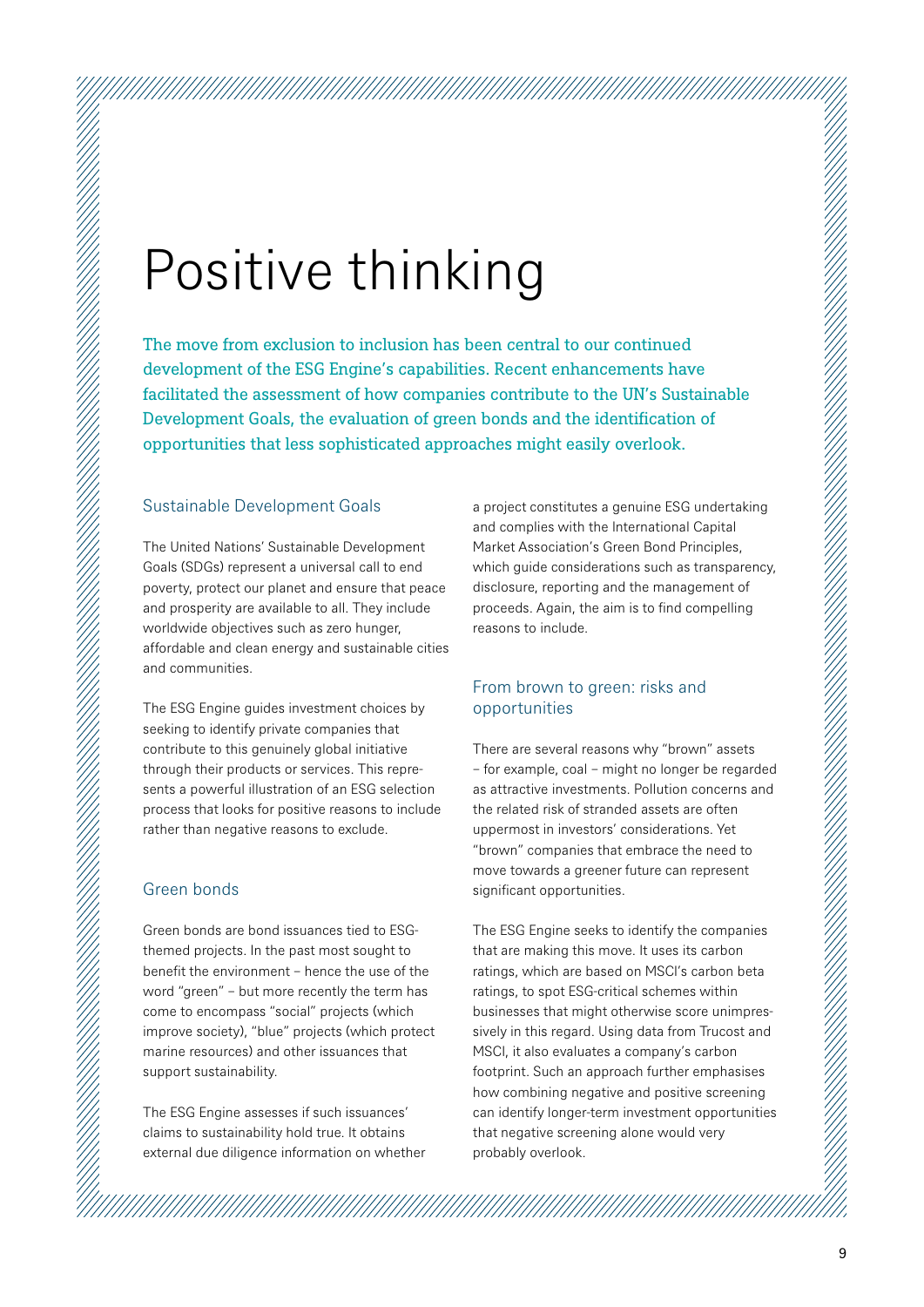

# The DWS ESG Engine in a sovereign setting

All of these strategies can also be applied in a sovereign setting. The flexibility of the ESG Engine means that similar screening approaches can be used to gauge would-be responsible investments in around 200 sovereign nations.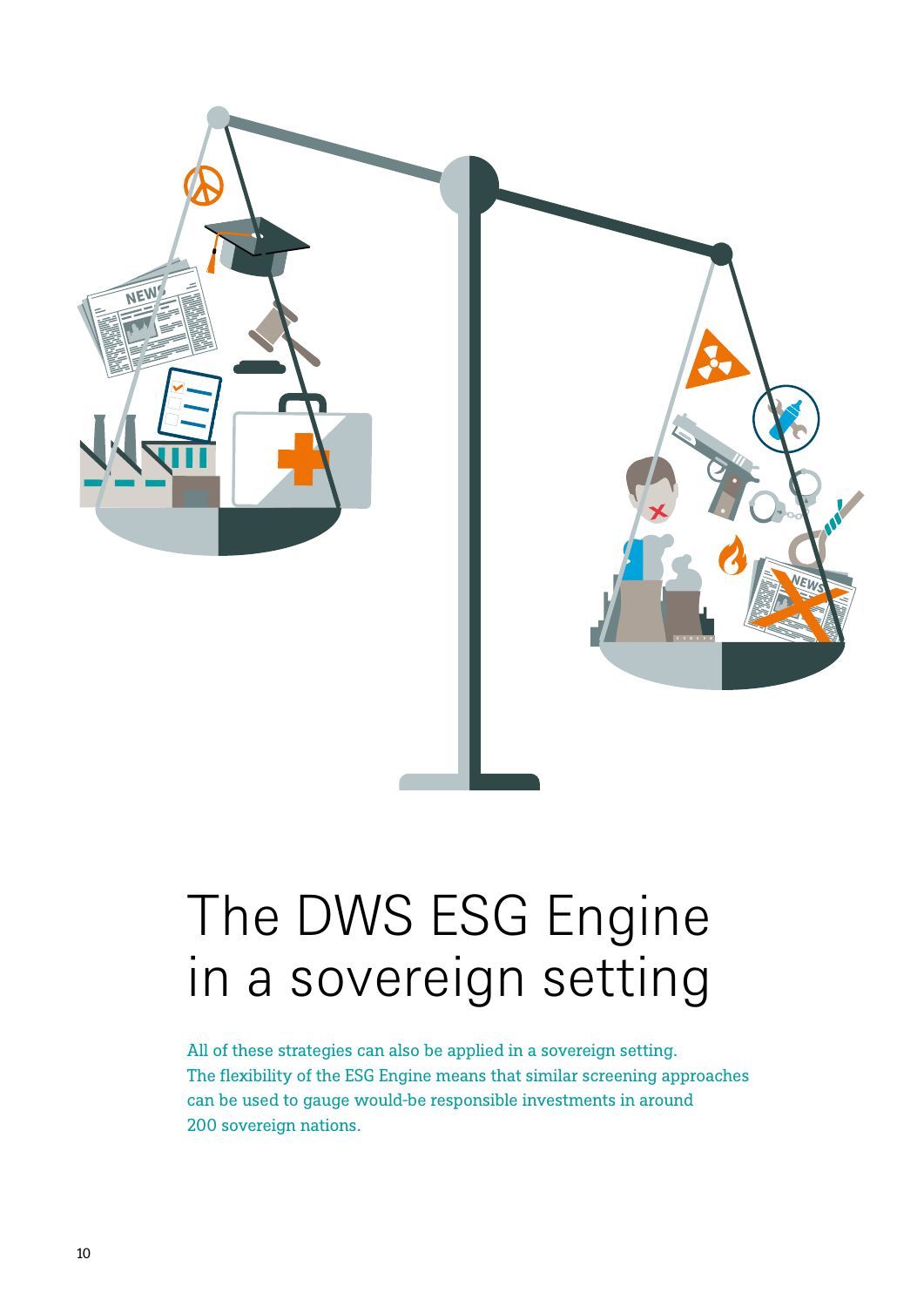In these instances, crucially, norms-based tests are carried out at a sovereign level. Using freely available data gathered by NGOs such as Freedom House, they might assess compliance on issues such as human rights, corruption, child/forced labour, possession of nuclear weapons, use of the death penalty, commitment to the Kyoto Protocol and the prevalence of democracy/autocracy.

## Sovereigns, like companies, can be tested on a variety of factors.

A key point here is that sovereigns, like companies, can be tested on a variety of factors. In addition, again as with companies, the interrelations of these factors can be analysed to produce positive as well as negative outcomes – that is, to identify best-in-class propositions as well as to exclude those investments that fail to survive initial scrutiny.

## SovSynRatings and the importance of freedom

One issue to which the ESG Engine accords particular weight when judging the ESG credentials of a sovereign nation is freedom. We have adopted a strong stance with regard to what might be called "political impact investing", acknowledging the vast body of evidence from the political sciences in support of free societies and the broader benefits they tend to bring.

Our position in this respect mirrors the work of Indian economist and philosopher Amartya Sen, winner of the 1998 Nobel Prize for Economic Sciences. Sen argues that economic development stems from an interlinked series of freedoms: political freedom, freedom of opportunity and freedom from abject poverty. In essence, we share Sen's belief that freedom is not only the end or target of societal development but means to achieve this end as well.

The ESG Engine analyses assessments of freedom and other considerations to produce our proprietary SovSynRatings. Like their SynRatings counterparts, these aim to identify the true ESG leaders and the true ESG laggards – in this case on a sovereign basis for both emerging and developed markets. The ultimate goal, as with the process used for the corporate sphere, is to devise bespoke solutions that meet investors' specific wishes and needs.

## ESG and the wider investment universe

We believe a holistic view is essential when analysing and selecting ESG investments – and a truly holistic view can be gained only by evaluating the investment universe as comprehensively as possible.

This means assessing the ESG credentials of third-party vehicles such as funds, indices, ETFs and all portfolios for which we can use ESG vendor data. For this task, the ESG Engine implements a common standard of its various rating methodologies.

In every instance it awards a score ranging from 0 to 100 and assigns a rating according to a standardised mapping scheme. The interpretation is always that issuers rated E or F are non-ESG-compliant; that issuers rated D qualify for the lower mid-range; and that issuers rated A, B or C are ESG-compliant, with C representing the upper mid-range and A and B considered top-tier. The methodology takes into account all available data, especially all ESG-positive indications.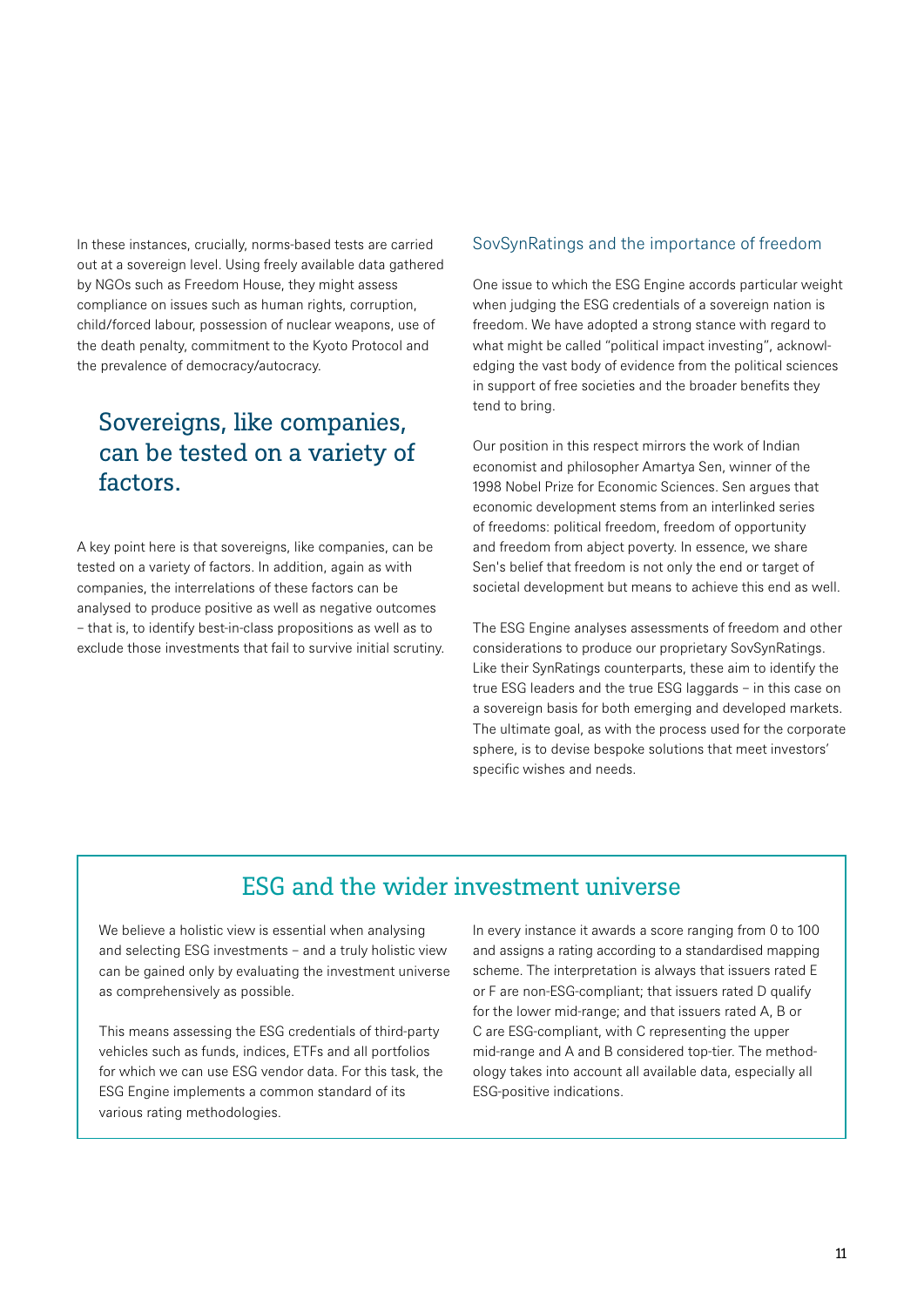# Global reach, global responsibility

DWS has fully integrated the ESG Engine into its portfolio management system and research architecture globally. This gives all of our portfolio managers and research analysts access to a 360° assessment of issuers and investees.



Seamless access to the ESG Engine's data and ratings continues to significantly increase our incorporation of ESG considerations into investment decisions. In tandem, our CIO for Responsible Investments works hand-in-hand with our portfolio managers and research analysts to help them integrate this information into their processes.

We continue to enhance the ESG Engine's capabilities and to make them key to our day-to-day operations. With our global footprint, we believe that the ESG Engine helps us – and our clients – to make a difference.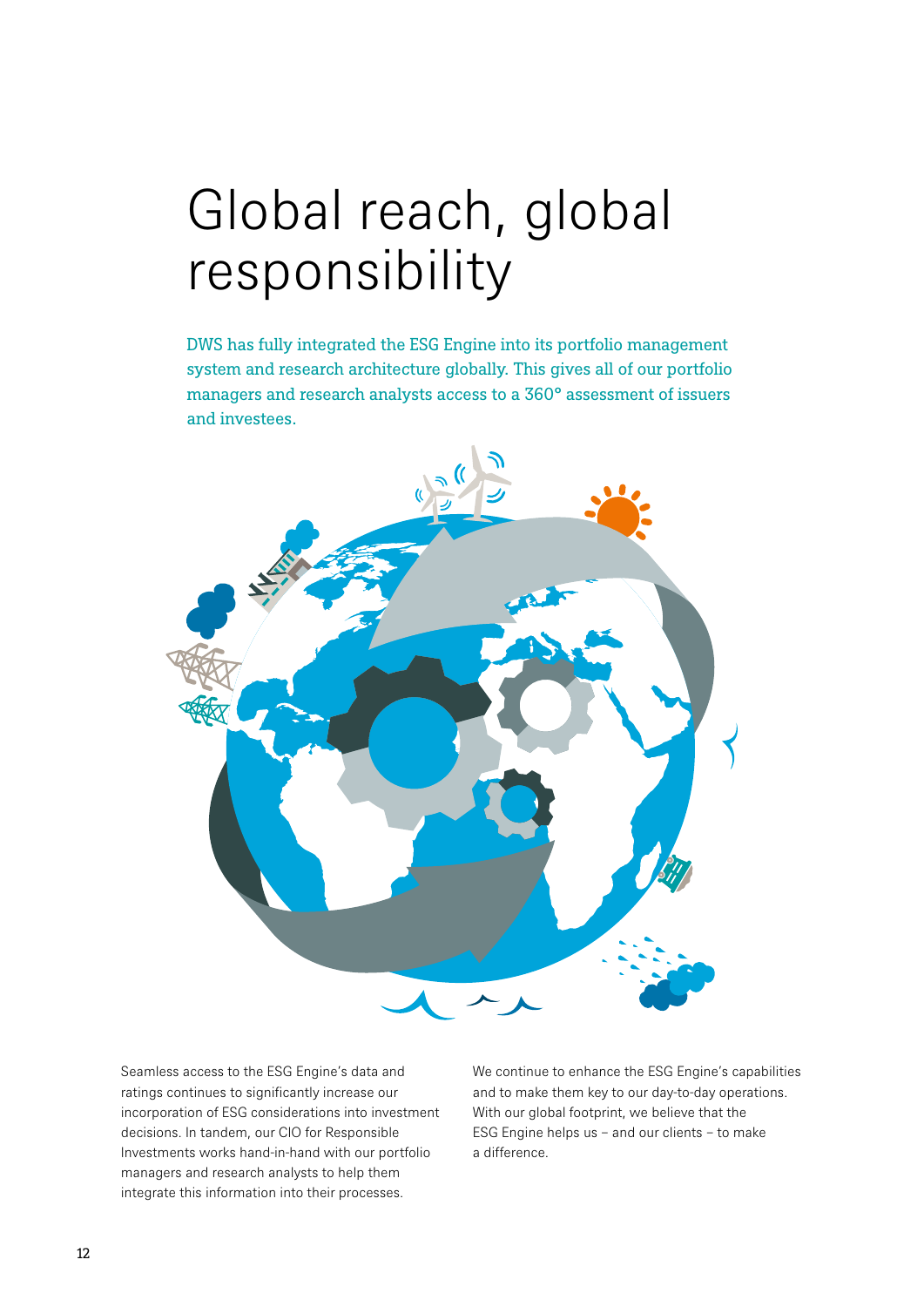» Our key priorities for ESG integration on the business side are to improve ESG content, to enhance the functionalities we have within our investment platform and to train our people. In continuing to develop the ESG Engine, we are always looking to empower our business professionals to fully measure ESG attributes and make informed investment decisions. «

Susana Peñarrubia Head of ESG Integration – Active

# Conclusion

There is very good reason to expect the scale and sophistication of ESG investing to continue to grow during the years ahead. We believe the unparalleled degree of coverage and flexibility that the DWS ESG Engine permits is vital to delivering the bespoke, cutting-edge solutions that more and more of today's responsible investors want, need and deserve.

For more information visit us on https://dws.com/solutions/esg/esg-engine/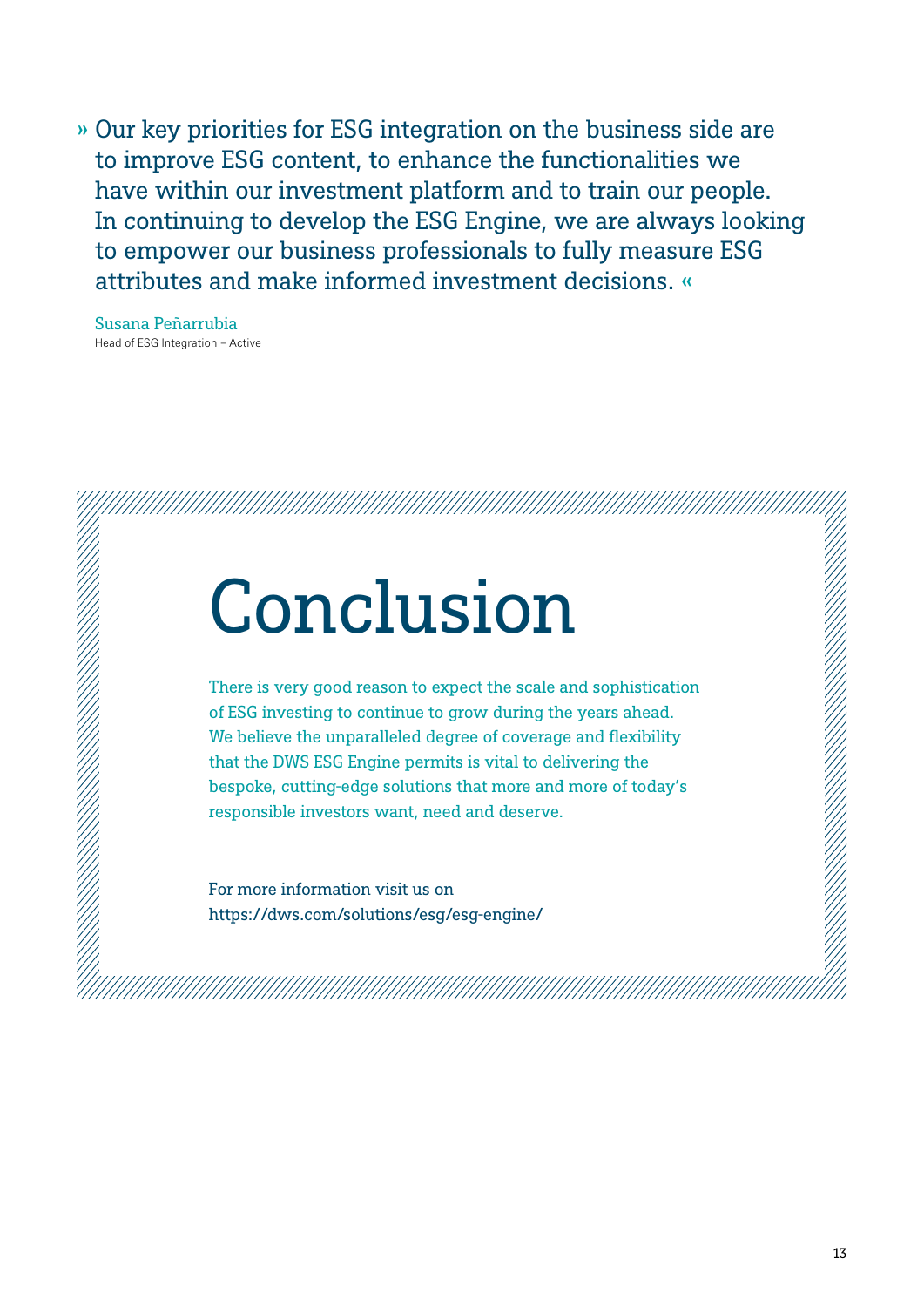# Important Company of the Company of the Company of the Company of the Company of the Company of the Company of Information of the Community of the Community of the Community of the Community of the Community of the Community of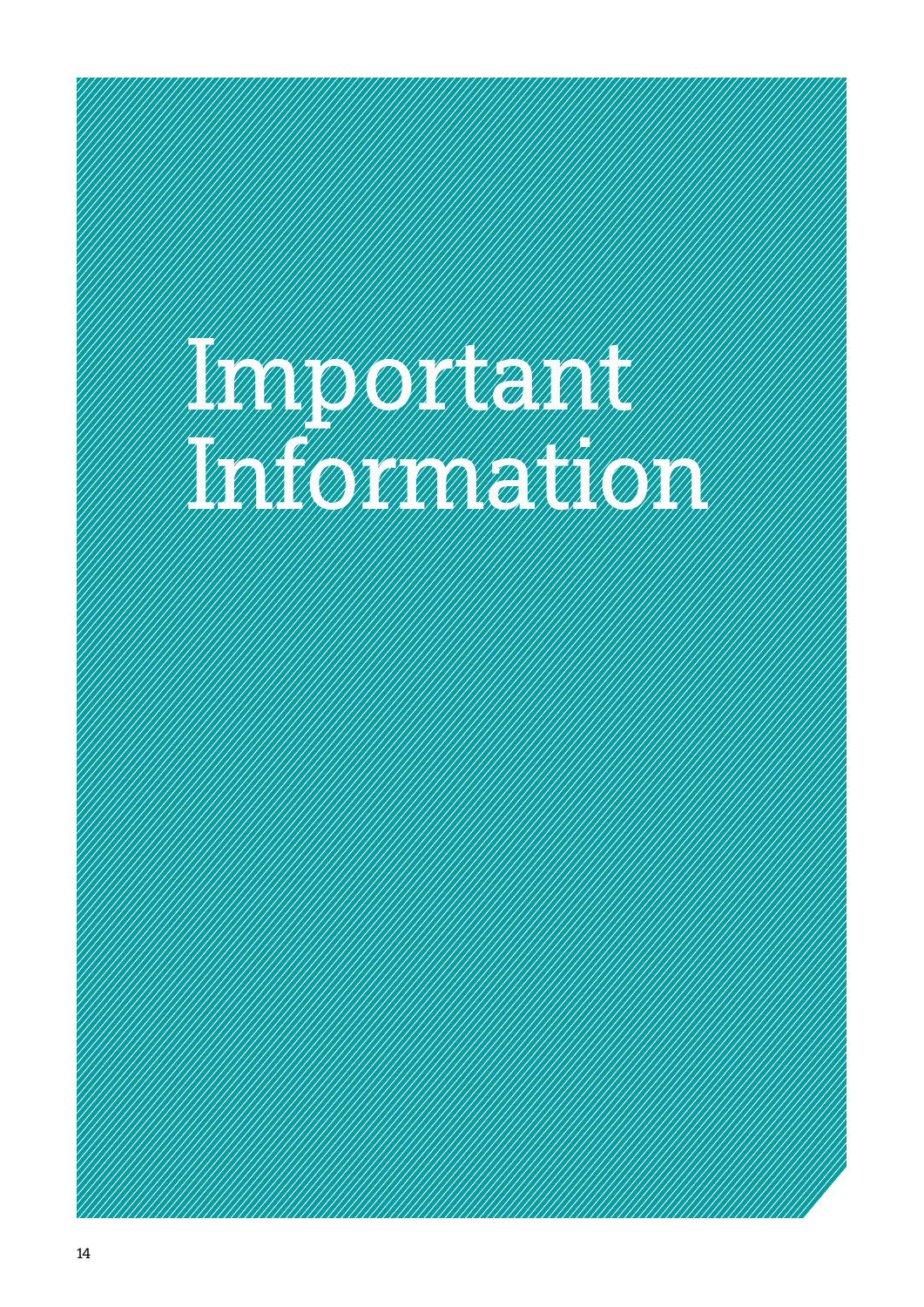## Important information

The brand DWS (formerly known as Deutsche Asset Management) represents DWS Group GmbH & Co. KGaA and any of its subsidiaries, such as DWS Distributors, Inc., which offers investment products, or Deutsche Investment Management Americas Inc. and RREEF America L.L.C., which offer advisory services.

Investors will be provided with DWS' products or services by one or more legal entities that will be identified to (potential) investors pursuant to the contracts, agreements, offering materials or other documentation relevant to such products or services.

This document has been prepared without consideration of the investment needs, objectives or financial circumstances of any investor. Before making an investment decision, investors need to consider, with or without the assistance of an investment adviser, whether the investments and strategies described or provided by DWS, are appropriate, in light of their particular investment needs, objectives and financial circumstances. Furthermore, this document is for information/discussion purposes only and does not constitute an offer, recommendation or solicitation to conclude a transaction and should not be treated as giving investment advice.

DWS does not give tax or legal advice. Investors should seek advice from their own tax experts and lawyers, in considering investments and strategies suggested by DWS. Investments with DWS are not guaranteed, unless specified. Unless notified to the contrary in a particular case, investment instruments are not insured by the Federal Deposit Insurance Corporation ("FDIC") or any other governmental entity, and are not guaranteed by or obligations of DWS or its affiliates.

Investments are subject to various risks, including market fluctuations, regulatory change, counterparty risk, possible delays in repayment and loss of income and principal invested. The value of investments can fall as well as rise and you may not recover the amount originally invested at any point in time. Furthermore, substantial fluctuations of the value of the investment are possible even over short periods of time.

Past performance is no guarantee of future results; nothing contained herein shall constitute any representation or warranty as to future performance. This publication contains forward looking statements. Forward looking statements include, but are not limited to assumptions, estimates, projections, opinions, models and hypothetical performance analysis. The forward looking statements expressed constitute the author's judgment as of the date of this material. Forward looking statements involve significant elements of subjective judgments and analyses and changes thereto and/or consideration of different or additional factors could have a material impact on the results indicated. Therefore, actual results may vary, perhaps materially, from the results contained herein. No representation or warranty is made by DWS as to the reasonableness or completeness of such forward looking statements or to any other financial information contained herein. The terms of any investment will be exclusively subject to the detailed provisions, including risk considerations, contained in the Offering Documents. When making an investment decision, you should rely on the final documentation relating to the transaction and not the summary contained herein.

#### Important information – UK

FOR PROFESSIONAL CLIENTS ONLY

Issued in the UK by Deutsche Asset Management (UK) Limited. Deutsche Asset Management (UK) Limited is authorised and regulated by the Financial Conduct Authority.

This document is a "non-retail communication" within the meaning of the FCA's Rules and is directed only at persons satisfying the FCA's client categorisation criteria for an eligible counterparty or a professional client. This document is not intended for and should not be relied upon by a retail client. This document is intended for discussion purposes only and does not create any legally binding obligations on the part of DWS Group GmbH & Co. KGaA and/or its affiliates ("DWS"). Without limitation, this document does not constitute an offer, an invitation to offer or a recommendation to enter into any transaction. When making an investment decision, you should rely solely on the final documentation relating to the transaction and not the summary contained herein. DWS is not acting as your financial adviser or in any other fiduciary capacity in relation to this Paper. The transaction(s) or products(s) mentioned herein may not be appropriate for all investors and before entering into any transaction you should take steps to ensure that you fully understand the transaction and have made an independent assessment of the appropriateness of the transaction in the light of your own objectives and circumstances, including the possible risks and benefits of entering into such transaction. For general information regarding the nature and risks of the proposed transaction and types of financial instruments please go to https:// www.db.com/company/en/risk-disclosures.htm. You should also consider seeking advice from your own advisers in making this assessment. If you decide to enter into a transaction with DWS, you do so in reliance on your own judgment.

Although information in this document has been obtained from sources believed to be reliable, we do not guarantee its accuracy, completeness or fairness, and it should not be relied upon as such. All opinions and estimates herein, including forecast returns, reflect our judgment on the date of this report and are subject to change without notice and involve a number of assumptions which may not prove valid.

Any projections are based on a number of assumptions as to market conditions and there can be no guarantee that any projected results will be achieved. Past performance is not a guarantee of future results. Any opinions expressed herein may differ from the opinions expressed by other DWS departments. DWS may engage in transactions in a manner inconsistent with the views discussed herein. DWS trades or may trade as principal in the instruments (or related derivatives), and may have proprietary positions in the instruments (or related derivatives) discussed herein. DWS may make a market in the instruments (or related derivatives) discussed herein. You may not distribute this document, in whole or in part, without our express written permission.

DWS SPECIFICALLY DISCLAIMS ALL LIABILITY FOR ANY DIRECT, INDIRECT, CONSEQUENTIAL OR OTHER LOSSES OR DAMAGES INCLUDING LOSS OF PROFITS INCURRED BY YOU OR ANY THIRD PARTY THAT MAY ARISE FROM ANY RELIANCE ON THIS DOCUMENT OR FOR THE RELIABILITY, ACCURACY, COMPLETENESS OR TIMELINESS THEREOF.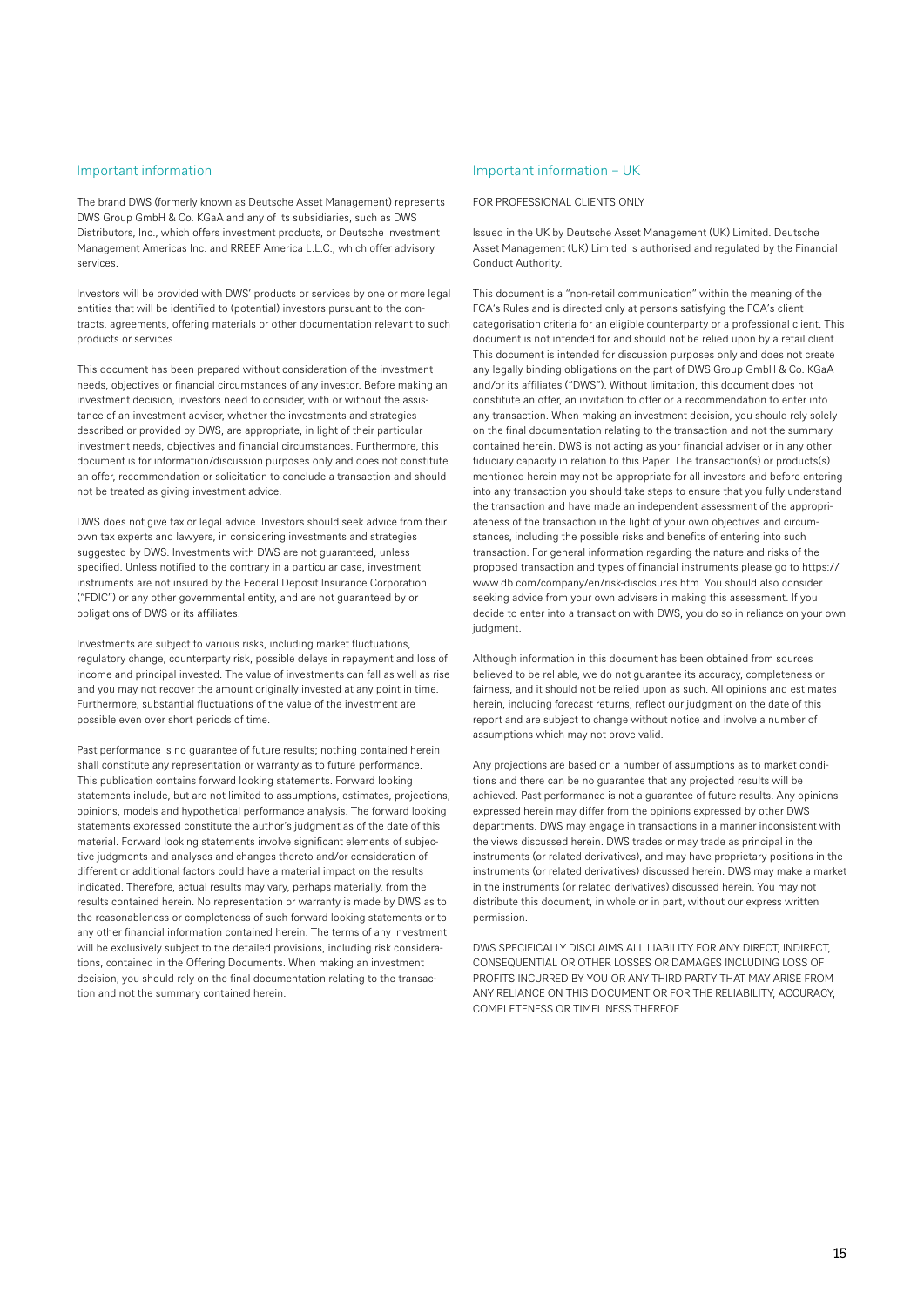Any reference to "DWS", "Deutsche Asset Management" or "Deutsche AM" shall, unless otherwise required by the context, be understood as a reference to Deutsche Asset Management (UK) Limited including any of its parent companies, any of its or its parents affiliates or subsidiaries and, as the case may be, any investment companies promoted or managed by any of those entities.

This document may not be reproduced or circulated without our written authority. The manner of circulation and distribution of this document may be restricted by law or regulation in certain countries. This document is not directed to, or intended for distribution to or use by, any person or entity who is a citizen or resident of or located in any locality, state, country or other jurisdiction, where such distribution, publication, availability or use would be contrary to law or regulation or which would subject DWS to any registration or licensing requirement within such jurisdiction not currently met within such jurisdiction. Persons into whose possession this document may come are required to inform themselves of, and to observe, such restrictions.

© 2018 DWS Group GmbH & Co. KGaA. All rights reserved.(UK) Limited 2018.

## Important information – Germany

The information contained in this document does not constitute investment advice.

The terms of any investment will be exclusively subject to the detailed provisions, including risk considerations, contained in the Offering Documents. When making an investment decision, you should rely on the final documentation relating to the transaction and not the summary contained herein.

This document may not be reproduced or circulated without our written authority. The manner of circulation and distribution of this document may be restricted by law or regulation in certain countries.

© 2018 DWS Group GmbH & Co. KGaA. All rights reserved. No further distribution is allowed without prior written consent of the Issuer

### Important information – EMEA

#### Kingdom of Bahrain

For Residents of the Kingdom of Bahrain: This document does not constitute an offer for sale of, or participation in, securities, derivatives or funds marketed in Bahrain within the meaning of Bahrain Monetary Agency Regulations. All applications for investment should be received and any allotments should be made, in each case from outside of Bahrain. This document has been prepared for private information purposes of intended investors only who will be institutions. No invitation shall be made to the public in the Kingdom of Bahrain and this document will not be issued, passed to, or made available to the public generally. The Central Bank (CBB) has not reviewed, nor has it approved, this document or the marketing of such securities, derivatives or funds in the Kingdom of Bahrain. Accordingly, the securities, derivatives or funds may not be offered or sold in Bahrain or to residents thereof except as permitted by Bahrain law. The CBB is not responsible for performance of the securities, derivatives or funds.

#### State of Kuwait

This document has been sent to you at your own request. This presentation is not for general circulation to the public in Kuwait. The Interests have not been licensed for offering in Kuwait by the Kuwait Capital Markets Authority or any other relevant Kuwaiti government agency. The offering of the Interests in Kuwait on the basis a private placement or public offering is, therefore, restricted in accordance with Decree Law No. 31 of 1990 and the implementing regulations thereto (as amended) and Law No. 7 of 2010 and the bylaws thereto (as amended). No private or public offering of the Interests is being made in Kuwait, and no agreement relating to the sale of the Interests will be concluded in Kuwait. No marketing or solicitation or inducement activities are being used to offer or market the Interests in Kuwait.

#### United Arab Emirates

Deutsche Bank AG in the Dubai International Financial Centre (registered no. 00045) is regulated by the Dubai Financial Services Authority. Deutsche Bank AG - DIFC Branch may only undertake the financial services activities that fall within the scope of its existing DFSA license. Principal place of business in the DIFC: Dubai International Financial Centre, The Gate Village, Building 5, PO Box 504902, Dubai, U.A.E. This information has been distributed by Deutsche Bank AG. Related financial products or services are only available to Professional Clients, as defined by the Dubai Financial Services Authority.

## State of Qatar

Deutsche Bank AG in the Qatar Financial Centre (registered no. 00032) is regulated by the Qatar Financial Centre Regulatory Authority. Deutsche Bank AG – QFC Branch may only undertake the financial services activities that fall within the scope of its existing QFCRA license. Principal place of business in the QFC: Qatar Financial Centre, Tower, West Bay, Level 5, PO Box 14928, Doha, Qatar. This information has been distributed by Deutsche Bank AG. Related financial products or services are only available to Business Customers, as defined by the Qatar Financial Centre Regulatory Authority.

#### Kingdom of Saudi Arabia

Deutsche Securities Saudi Arabia LLC Company, (registered no. 07073-37) is regulated by the Capital Market Authority. Deutsche Securities Saudi Arabia may only undertake the financial services activities that fall within the scope of its existing CMA license. Principal place of business in Saudi Arabia: King Fahad Road, Al Olaya District, P.O. Box 301809, Faisaliah Tower - 17th Floor, 11372 Riyadh, Saudi Arabia.

© 2018 DWS Group GmbH & Co. KGaA.

## Important information – APAC

Although the information herein has been obtained from sources believed to be reliable, we do not guarantee its accuracy, completeness or fairness. Opinions and estimates may be changed without notice and involve a number of assumptions which may not prove valid. We or our affiliates or persons associated with us or such affiliates. ("Associated Persons") may (i) maintain a long or short position in securities referred to herein, or in related futures or options, and (ii) purchase or sell, make a market in, or engage in any other transaction involving such securities, and earn brokerage or other compensation.